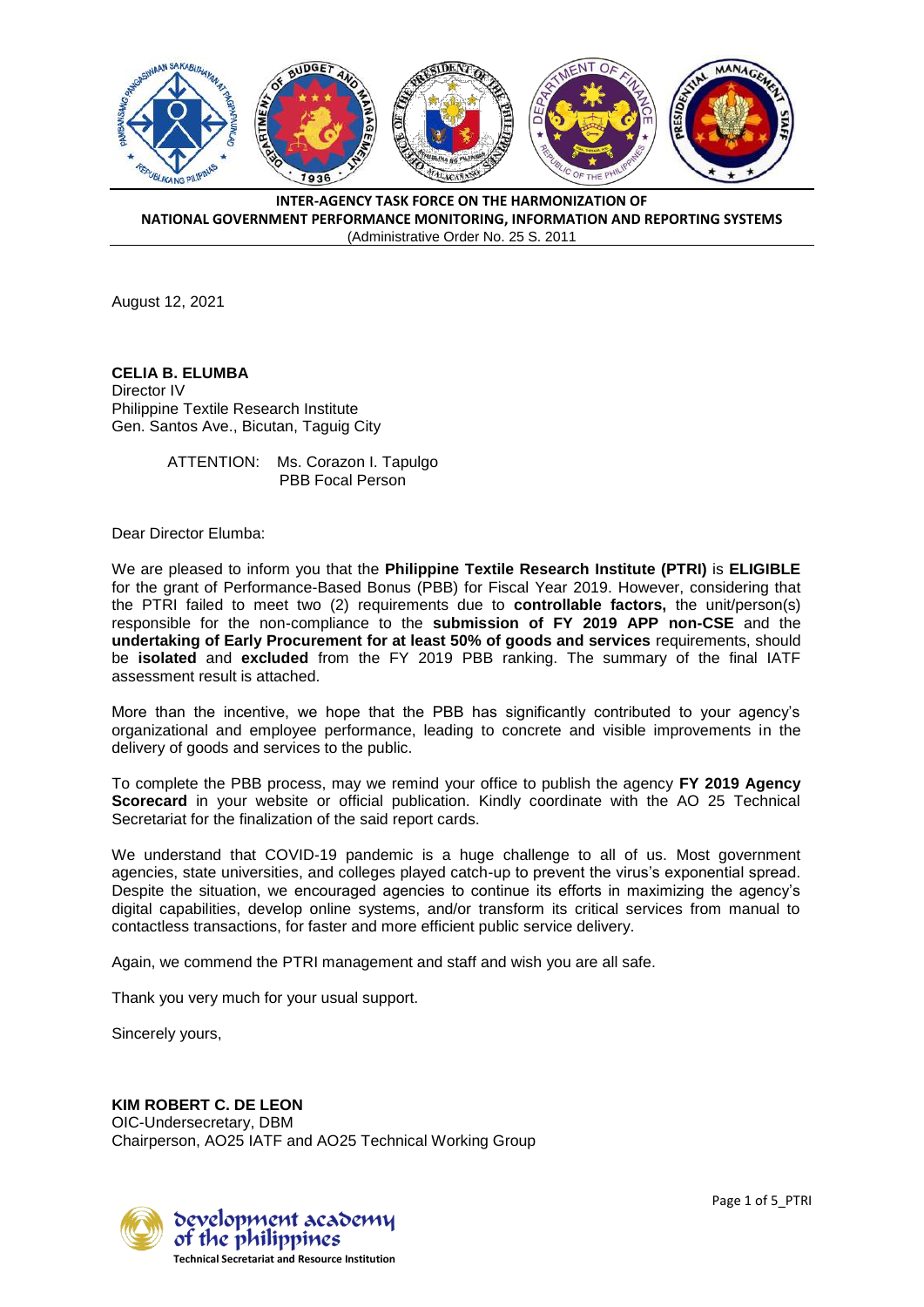

| <b>Philippine Textile Research Institute (PTRI)</b>                     |                                                                                                                                                                                                                                                                                                                                                                                                                                                                                                        |  |
|-------------------------------------------------------------------------|--------------------------------------------------------------------------------------------------------------------------------------------------------------------------------------------------------------------------------------------------------------------------------------------------------------------------------------------------------------------------------------------------------------------------------------------------------------------------------------------------------|--|
| <b>Eligibility Requirements</b>                                         | <b>Final Assessment</b>                                                                                                                                                                                                                                                                                                                                                                                                                                                                                |  |
| <b>2019 Good Governance Conditions</b>                                  |                                                                                                                                                                                                                                                                                                                                                                                                                                                                                                        |  |
| 1. Transparency Seal                                                    | Compliant<br>$\bullet$                                                                                                                                                                                                                                                                                                                                                                                                                                                                                 |  |
| 2. PhilGEPS Posting                                                     | Compliant<br>$\bullet$                                                                                                                                                                                                                                                                                                                                                                                                                                                                                 |  |
| <b>2019 Physical Targets</b>                                            |                                                                                                                                                                                                                                                                                                                                                                                                                                                                                                        |  |
| 3. Streamlining and Process<br>Improvement of Agency<br><b>Services</b> | Met the streamlining and process improvement requirement for<br>FY 2019 PBB;                                                                                                                                                                                                                                                                                                                                                                                                                           |  |
|                                                                         | The PTRI reported that its FY 2019 Citizen's Charter included<br>٠<br>only Textile Testing, Textile Processing, and Textile Training<br>Services. The PTRI explained that in FY 2018, the agency<br>subsumed the Research and Development Division under the<br>Textile Processing Service. However, based on agency review,<br>the PTRI distinguished the Research service as a separate<br>service availed by its clients. As such, the PTRI included Textile<br>Research Service in its Forms A/A1. |  |
|                                                                         | The PTRI is encouraged to update its Citizen's Charter to<br>reflect revisions and changes in the agency's services to<br>external clients.                                                                                                                                                                                                                                                                                                                                                            |  |
|                                                                         | The PTRI reduced the number of steps for its Textile Testing by<br>integrating the review and checking of client requirements in<br>the receiving stage. This would ensure the completeness of<br>requests received by the PTRI Officer before proceeding to the<br>succeeding steps.                                                                                                                                                                                                                  |  |
|                                                                         | The PTRI improved the Textile Research Service by reducing<br>٠<br>the number of steps and by integrating the review, evaluation,<br>and drafting stages for the Open Laboratory Contract. The<br>also adopted a templated contract for easier<br>PTRI<br>accomplishment of the client.                                                                                                                                                                                                                |  |
|                                                                         | The PTRI maintained the number of steps for the Textile<br>Processing Service and explained that the evaluation stage is<br>critical to deliver quality outputs.                                                                                                                                                                                                                                                                                                                                       |  |
|                                                                         | The PTRI explained that in FY 2018, the agency had to check<br>the available schedule of Trainers to accommodate the client's<br>request for Textile Training Services. In FY 2019, the PTRI<br>developed a scheme where trainers are pre-identified with                                                                                                                                                                                                                                              |  |

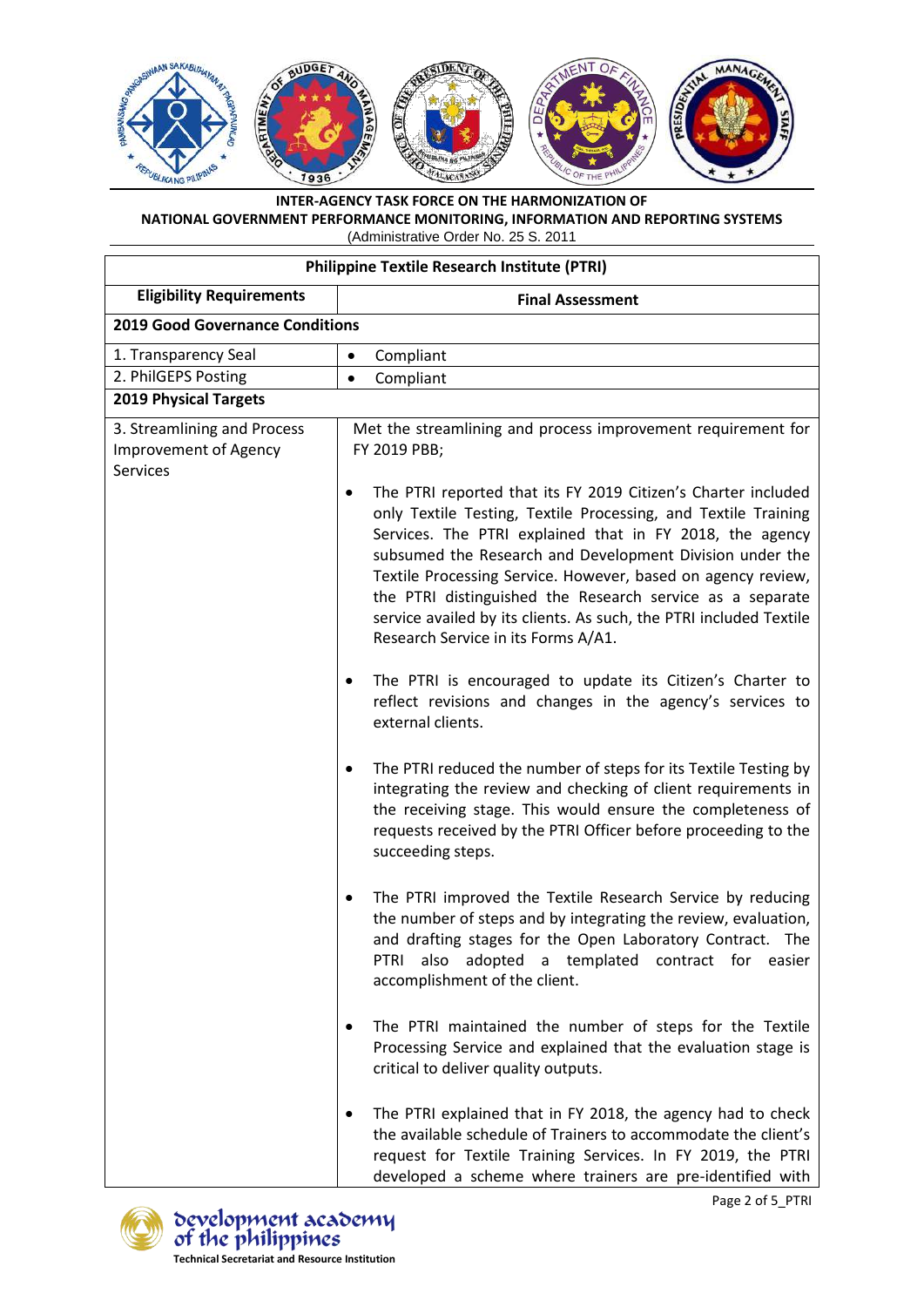

| <b>Philippine Textile Research Institute (PTRI)</b> |                                                                                                                                                                                                                                                                                     |  |
|-----------------------------------------------------|-------------------------------------------------------------------------------------------------------------------------------------------------------------------------------------------------------------------------------------------------------------------------------------|--|
| <b>Eligibility Requirements</b>                     | <b>Final Assessment</b>                                                                                                                                                                                                                                                             |  |
|                                                     | planned schedules to ensure that the agency can promptly<br>accommodate client requests.                                                                                                                                                                                            |  |
|                                                     | The PTRI maintained most of the FY 2019 PBB requirements<br>٠<br>for the Textile Processing Service. The PTRI explained that this<br>service is complex and highly technical and that the evaluation<br>stage is critical in delivering the required output.                        |  |
|                                                     | The AO25 Composite Team noted that the PTRI reduced the<br>٠<br>turnaround time for most of its services and is already within<br>the prescribed timelines under RA 11032 for simple, complex,<br>and highly technical transactions.                                                |  |
|                                                     | The AO25 Composite team observed that the PTRI maintained<br>٠<br>the number of signatures in all its processes. The PTRI is<br>encouraged to revisit the number of required signatories for<br>possible reduction.                                                                 |  |
|                                                     | The PTRI explained that the DOST established a committee to<br>review the prescribed fees for all DOST testing, calibration,<br>and other technical services. The DOST-wide Committee on<br>Harmonization of Fees and Charges is still reviewing the draft<br>guideline in FY 2019. |  |
|                                                     | The PTRI received a 4.67 to 5.00 (out of 5 points) rating from<br>٠<br>clients who availed its services. The PTRI is encouraged to<br>observe the procedures in conducting the Citizen/Client<br>Satisfaction Survey (CCSS) pursuant to the updated Annex 4 of<br>MC 2020-1.        |  |
|                                                     | The PTRI is encouraged to undertake digitization, develop<br>online systems, and transform its critical services from manual<br>to contactless transactions for faster and more efficient public<br>service.                                                                        |  |
| <b>2019 Physical Targets</b>                        |                                                                                                                                                                                                                                                                                     |  |
| <b>QMS Requirement</b>                              | Compliant<br>٠                                                                                                                                                                                                                                                                      |  |
| Submission of FY 2019 APP<br>non-CSE                | Non-Compliant<br>$\bullet$                                                                                                                                                                                                                                                          |  |
| Posting of Indicative FY 2020                       | Compliant<br>$\bullet$                                                                                                                                                                                                                                                              |  |



development academy<br>of the philippines **Technical Secretariat and Resource Institution**

Page 3 of 5\_PTRI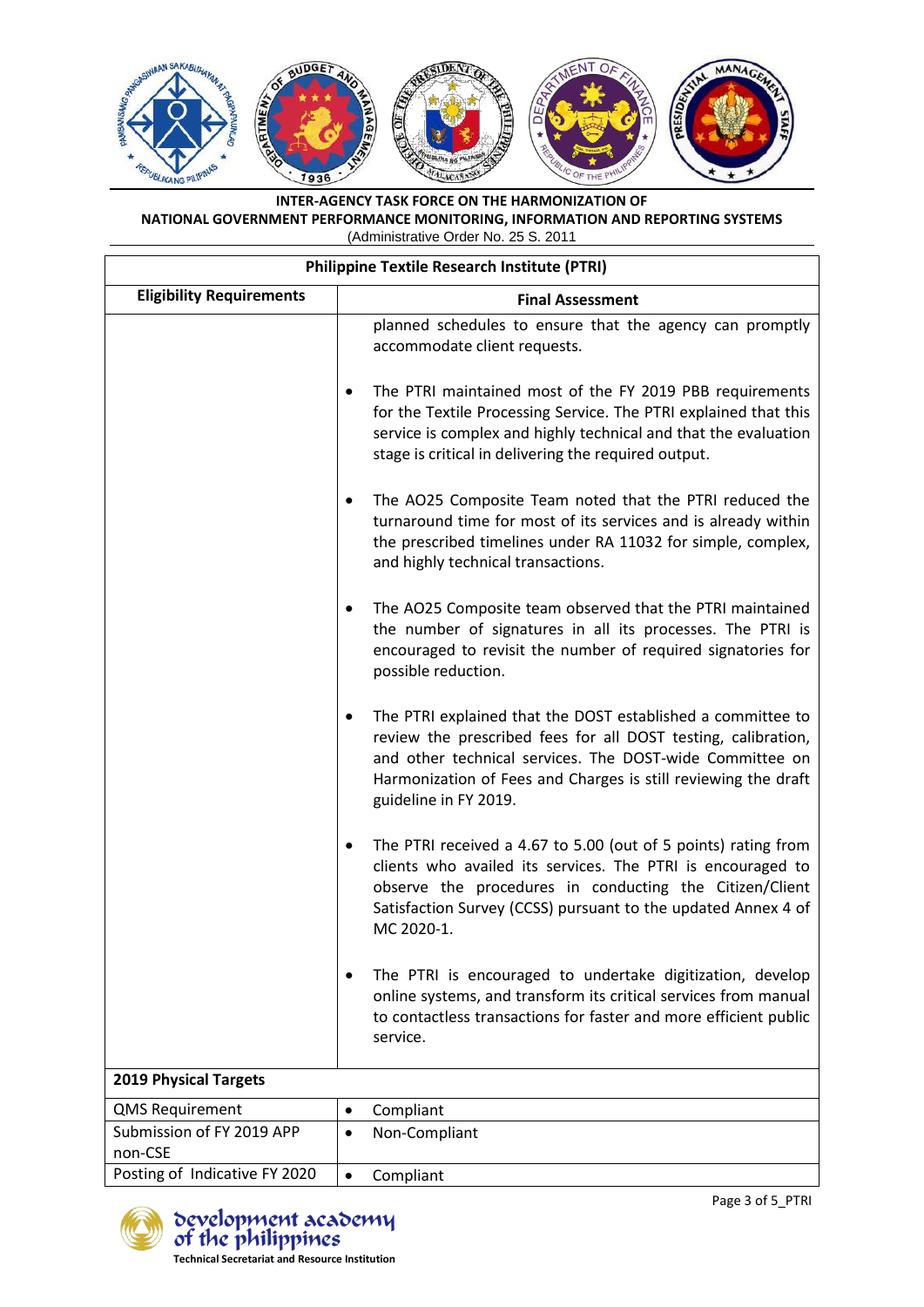

| <b>Philippine Textile Research Institute (PTRI)</b>                                                             |                                                                                                                                                                                                                                                                                                                                                                                                    |  |
|-----------------------------------------------------------------------------------------------------------------|----------------------------------------------------------------------------------------------------------------------------------------------------------------------------------------------------------------------------------------------------------------------------------------------------------------------------------------------------------------------------------------------------|--|
| <b>Eligibility Requirements</b>                                                                                 | <b>Final Assessment</b>                                                                                                                                                                                                                                                                                                                                                                            |  |
| APP non-CSE                                                                                                     |                                                                                                                                                                                                                                                                                                                                                                                                    |  |
| Submission of FY 2020 APP-<br><b>CSE</b>                                                                        | Compliant<br>$\bullet$                                                                                                                                                                                                                                                                                                                                                                             |  |
| The undertaking of Early<br>Procurement for at least 50%<br>of goods and services                               | Non-Compliant<br>$\bullet$                                                                                                                                                                                                                                                                                                                                                                         |  |
| Submission of FY 2018 APCPI                                                                                     | Compliant<br>$\bullet$                                                                                                                                                                                                                                                                                                                                                                             |  |
| <b>Submission of Financial</b><br>Reports                                                                       | Compliant<br>٠                                                                                                                                                                                                                                                                                                                                                                                     |  |
| Compliance with at least 30%<br>of Prior Years' Audit<br>Recommendations                                        | Compliant<br>$\bullet$                                                                                                                                                                                                                                                                                                                                                                             |  |
| <b>Budget Utilization Rate (BUR)</b>                                                                            | Did not meet the 100% target for Obligations BUR and<br>$\bullet$<br>Disbursements BUR under GASS. Actual accomplishments<br>were 99.88% and 84.14%, respectively.                                                                                                                                                                                                                                 |  |
|                                                                                                                 | The PTRI provided the following explanations:                                                                                                                                                                                                                                                                                                                                                      |  |
|                                                                                                                 | Savings generated from efficient procurement process;<br>$\circ$<br>Delay in the submission of supporting documents and late<br>$\circ$<br>deliveries for due and demandable obligations;<br>Delay in the approval of the FY 2019 GAA resulted to<br>$\circ$<br>delays in the delays in procurement activities of the<br>locally-funded projects under the Textile Technology<br>Transfer Program. |  |
|                                                                                                                 | The DBM BMB-F considered the justifications provided by the<br>$\bullet$<br>PTRI for not meeting its targets for the Obligations and<br>Disbursements BUR to be due to uncontrollable factors based<br>on the DBM BMB-F report dated 10/19/2020.                                                                                                                                                   |  |
| 2019 Other Cross-Cutting Requirements                                                                           |                                                                                                                                                                                                                                                                                                                                                                                                    |  |
| Posting of Agency Review and<br>Compliance Procedure of<br><b>Statement and Financial</b><br><b>Disclosures</b> | Compliant<br>$\bullet$                                                                                                                                                                                                                                                                                                                                                                             |  |
| <b>FOI Compliance</b>                                                                                           | Compliant<br>$\bullet$                                                                                                                                                                                                                                                                                                                                                                             |  |
| Posting of Agency's System of<br><b>Ranking Delivery Units</b>                                                  | Compliant<br>$\bullet$                                                                                                                                                                                                                                                                                                                                                                             |  |
| <b>OVERALL ASSESSMENT</b>                                                                                       | Based on the results of validation, the PTRI is eligible for the<br>$\bullet$                                                                                                                                                                                                                                                                                                                      |  |



bevelopment acabemy<br>of the philippines **Technical Secretariat and Resource Institution**

Page 4 of 5\_PTRI